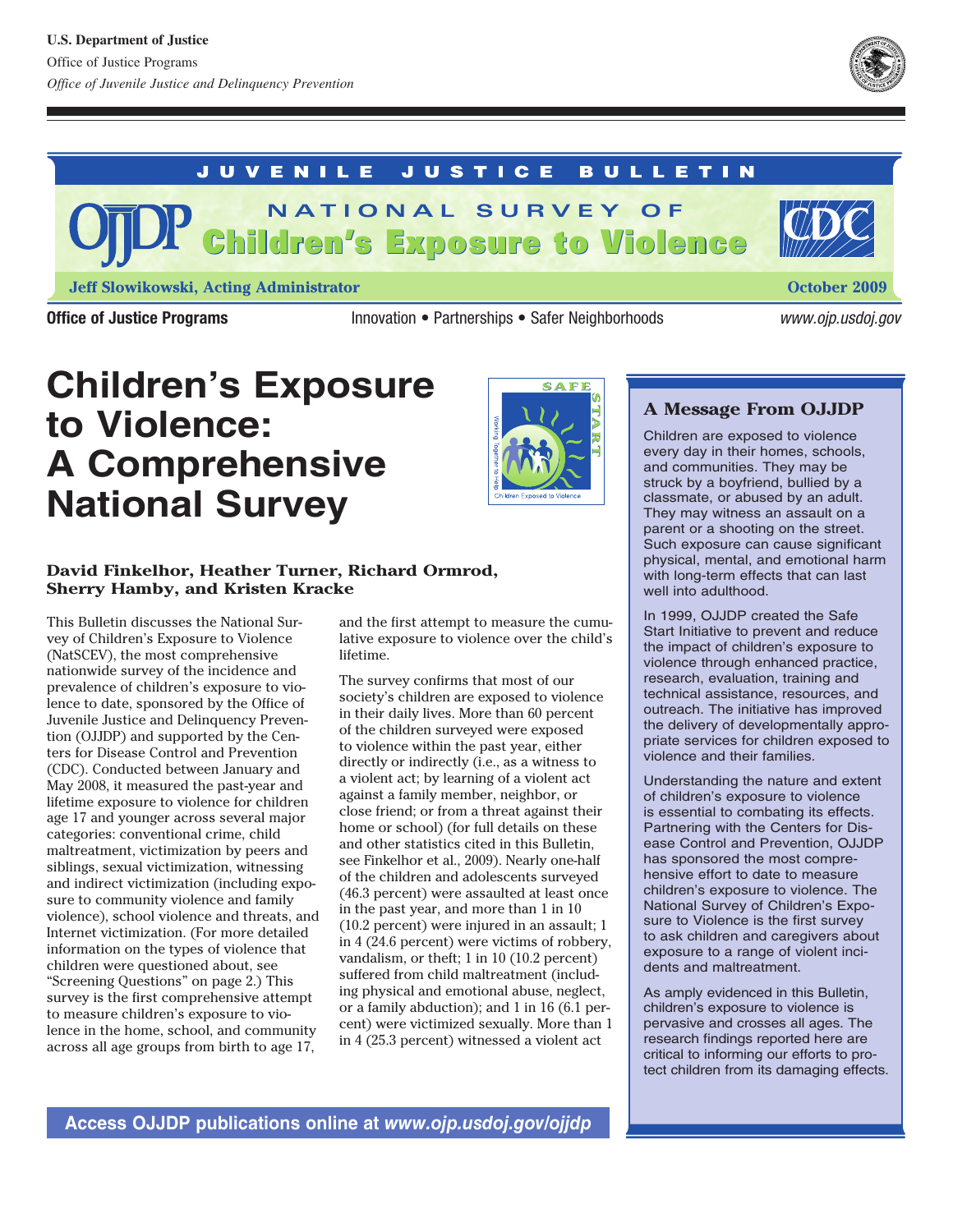and nearly 1 in 10 (9.8 percent) saw one family member assault another. Multiple victimizations were common: more than one-third (38.7 percent) experienced 2 or more direct victimizations in the previous year, more than 1 in 10 (10.9 percent) experienced 5 or more direct victimizations in the previous year, and more than 1 in 75 (1.4 percent) experienced 10 or more direct victimizations in the previous year.

Reports of lifetime exposure to violence were generally about one-third to one-half higher than reports of past-year exposure, although the difference tended to be greater for less frequent and more severe types of victimization. (For example, more than three times as many respondents reported being victims of a kidnapping over their lifetimes as did in the past year.) Nearly seven in eight children (86.6 percent) who reported being exposed to violence during their lifetimes also reported being exposed to violence within the past year, which indicated that these children were at ongoing risk of violent victimization. The reports of lifetime exposure also indicate how certain types of exposure change and accumulate as a child grows up; nearly one in five girls ages 14 to 17 (18.7 percent) had been the victim of a sexual assault or attempted sexual assault, and more than one-third of all 14- to 17-year-olds had seen a parent assaulted.

# **Background**

# **The Problem of Violence Against Children**

Children in the United States are more likely to be exposed to violence and crime than are adults (Finkelhor, 2008; Hashima and Finkelhor, 1999). In 2005, juveniles and young adults ages 12 to 19 were more than twice as likely to be victims of violent crimes as the population as a whole (Baum, 2005).<sup>1</sup> Each year, millions of children and adolescents in the United States are exposed to violence in their homes, schools, and communities as both victims and witnesses. Even if they are not physically present, children may be affected by intentional harm done by another (for example, the murder of or an assault on a family member or close neighbor). Children react to exposure to violence in different ways, and many children show remarkable resilience. All too often,

# **Screening Questions**

The survey asked screening questions about 48 types of victimization in the following categories:

- ◆ **Conventional crime.** Nine types of victimization, including robbery, theft, destruction of property, attack with an object or weapon, attack without an object or weapon, attempted attack, threatened attack, kidnapping or attempted kidnapping, and hate crime or bias attack (an attack on a child because of the child's or parent's skin color, religion, physical problem, or perceived sexual orientation).
- ◆ Child maltreatment. Four types of victimization, including being hit, kicked, or beaten by an adult (other than spanking on the bottom); psychological or emotional abuse; neglect; and abduction by a parent or caregiver, also known as custodial interference.
- Peer and sibling victimization. Six types of victimization, including being attacked by a group of children; being hit or beaten by another child, including a brother or sister; being hit or kicked in the private parts; being chased, grabbed, or forced to do something; being teased or emotionally bullied; and being a victim of dating violence.
- ◆ **Sexual victimization.** Seven types of victimization, including sexual contact or fondling by an adult the child knew, sexual contact or fondling by an adult stranger, sexual contact or fondling by another child or teenager, attempted or completed intercourse, exposure or "flashing," sexual harassment, and consensual sexual conduct with an adult.
- Witnessing and indirect victimization. These fall into two general categories, exposure to community violence and exposure to family violence. For exposure to community violence, the survey included 10 types of victimization, including seeing someone attacked with an object or weapon; seeing someone attacked without an object or weapon; having something stolen from the household; having a friend, neighbor, or family member murdered; witnessing a murder; witnessing or hearing a shooting, bombing, or riot; being in a war zone; knowing a family member or close friend who was fondled or forced to have sex; knowing a family member or close friend who was robbed or mugged; and knowing a family member or close friend who was threatened with a gun or knife.

For exposure to family violence, eight types of victimization were assessed: seeing a parent assaulted by a spouse, domestic partner, or boyfriend or girlfriend; seeing a brother or sister assaulted by a parent; threat by one parent to assault the other; threat by a parent to damage the other parent's property; one parent pushing the other; one parent hitting or slapping the other; one parent kicking, choking, or beating up the other; and assault by another adult household member against a child or adult in the household.

- **School violence and threat.** Two types of victimization, including a credible bomb threat against the child's school and fire or other property damage to the school.
- Internet violence and victimization. Two types of victimization, including Internet threats or harassment and unwanted online sexual solicitation.

however, children who are exposed to violence undergo lasting physical, mental, and emotional harm. They suffer from difficulties with attachment, regressive behavior, anxiety and depression, and aggression and conduct problems. They may be more prone to dating violence, delinquency, further victimization, and involvement with the child welfare and juvenile justice systems. Moreover, being exposed to violence may impair a child's capacity for partnering and parenting later in life, continuing the cycle of violence into the next generation.

Research has found that early identification, intervention, and continued followup are valuable strategies to prevent or decrease the impact of exposure to violence. Families, teachers, police, judges, pediatricians, mental health providers, child protection workers, domestic violence advocates, and others who interact with children have a responsibility to create interventions, both physical and psychological, that decrease or prevent the harms associated with exposure to violence.2 These include ways of interacting sensitively and expeditiously with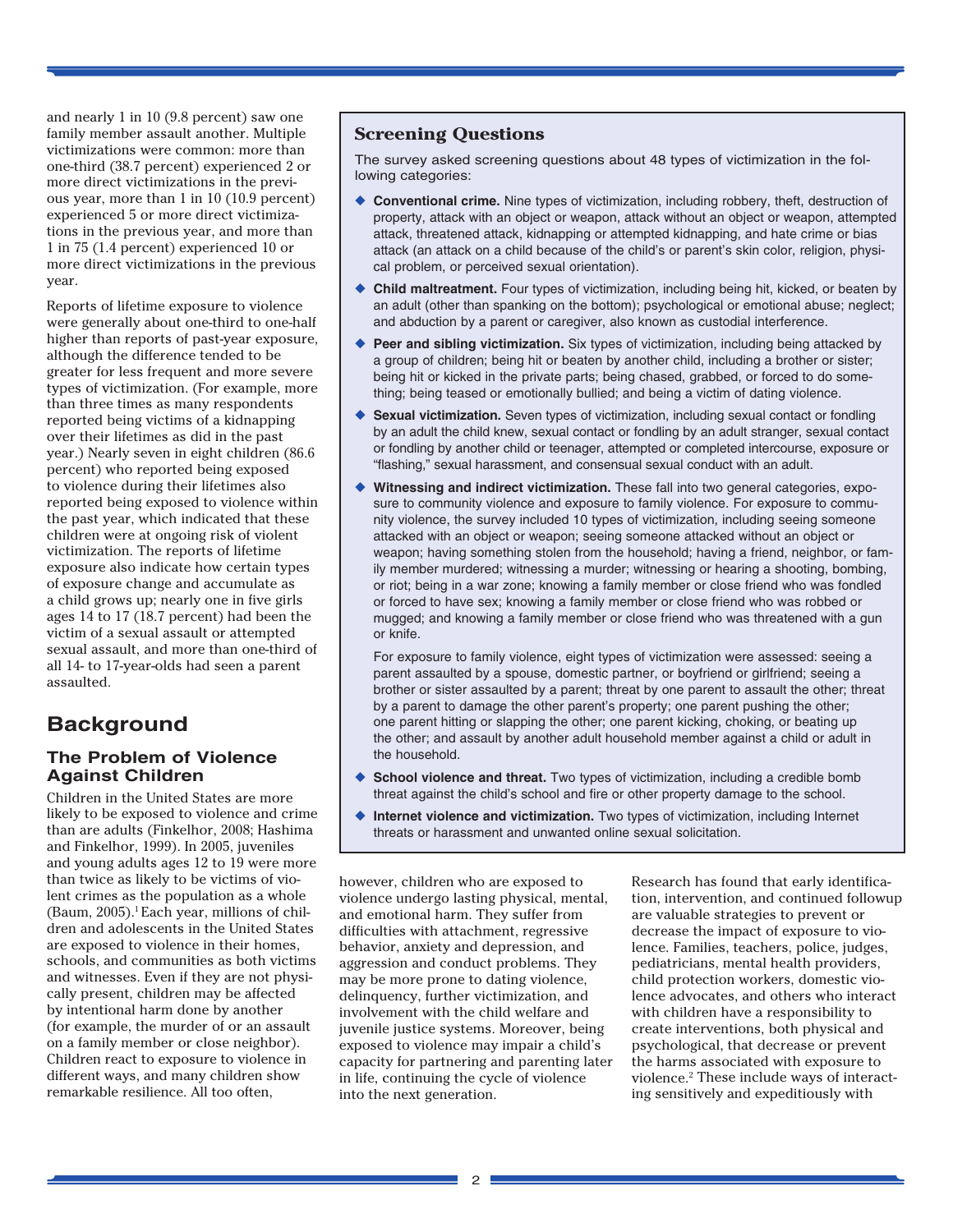children, ensuring protective environments and caregivers, and helping children use positive coping skills. Much more research is warranted about what works to mitigate the effects of exposure to violence.

Too little is known about the numbers of children exposed to violence. Although several studies have attempted to measure children's exposure to violence, these estimates have varied greatly and have often measured only a subset of that exposure.3 Not only does this partial measurement fail to reveal the full extent of violence against children, it also fails to account fully for the multiple victimizations that many children experience; the co-occurrence of certain types of violence (for example, intimate partner violence and child maltreatment or neglect within a household); the extent to which exposure to one type of violence may make a child more vulnerable to other types of violence and victimization; and the cumulative effects of repeated exposure to violence as both a direct victim and a witness. Basic epidemiological data are important to determine the extent of the public health problem, the need for services, and a baseline for evaluating progress.

#### **Prior Attempts at Comprehensive Measurements**

There have been many studies on the health and behavioral consequences of child maltreatment and, to a lesser extent, on other forms of violence against children.4 However, most of these studies focused on only one type of violence or on a few types within a single category such as child abuse.<sup>5</sup> Two notable earlier studies attempted to measure children's exposure to violence and its adverse effects in a more comprehensive fashion. The Adverse Childhood Experiences (ACE) study, cosponsored by CDC and Kaiser Permanente, looked at the consequences for future health and well-being of exposure to seven types of adverse childhood experiences<sup>6</sup> under the categories of abuse, neglect, and household dysfunction. Almost two-thirds of those surveyed had suffered at least one adverse childhood experience, and more than one in five respondents reported three or more such experiences. The survey found increased rates of a number of long-term harms to physical, mental, and emotional health associated with those experiences,



including alcoholism, drug abuse, depression, severe obesity, and several chronic adult diseases. The survey further found that multiple adverse experiences compounded those harms. Although the ACE study was one of the first to document the long-term consequences of multiple childhood victimizations, it had a different focus than NatSCEV. For one, the study questioned adults on their memories of adverse childhood experiences rather than surveying children directly, and the set of adverse experiences was more limited than those included in NatSCEV.

The other major attempt to examine the prevalence and incidence of children's exposure to violence was the Developmental Victimization Survey (DVS), a precursor to NatSCEV. DVS asked a nationally representative sample of 2,030 children ages 10 to 17 and caregivers of children ages 2 to 9 about their past-year exposure to crime and violence in five categories: conventional crime, child maltreatment, peer and sibling victimization, sexual assault, and witnessing and indirect victimization (Finkelhor et al., 2005; Kracke and Hahn, 2008). DVS was the first survey to simultaneously examine these various forms of victimization to obtain a comprehensive picture of children's exposure to violence. It was also the first national survey to estimate the incidence of many specific forms of victimization such as bias attacks and witnessing physical abuse (Finkelhor et al., 2005; Kracke and Hahn, 2008). DVS generally found a higher rate of specific types of victimization than earlier studies such as the National Crime Victimization Survey. Nearly three-quarters of the respondents (71 percent) reported a

direct or indirect victimization within the past year, and the average young victim reported three separate types of victimizations in separate incidents. More than one-third of those surveyed reported that they witnessed violence or were otherwise indirect victims of violence. DVS, however, provided only a limited assessment of lifetime incidence of exposure to violence; did not look specifically at items such as threats and Internet victimization; and had limited measurement of exposure to family violence, exposure to community violence, and school violence and threats. DVS also did not include children younger than age 2. NatSCEV expands on DVS by comprehensively assessing lifetime exposure, considering additional forms of violence, and including infants in the sample. With its much larger sample size, NatSCEV also allows for much more reliable estimates of rarer forms of victimization and more accurate rates within different subgroups of the population (Finkelhor et al., 2009).

# **History of the Current Study**

Under the leadership of then Deputy Attorney General Eric Holder in June 1999, OJJDP created the Safe Start Initiative to prevent and reduce the impact of children's exposure to violence. As a part of this initiative and with a growing need to document the full extent of children's exposure to violence, OJJDP launched the National Survey of Children's Exposure to Violence.

Safe Start's NatSCEV is the first national incidence and prevalence study to examine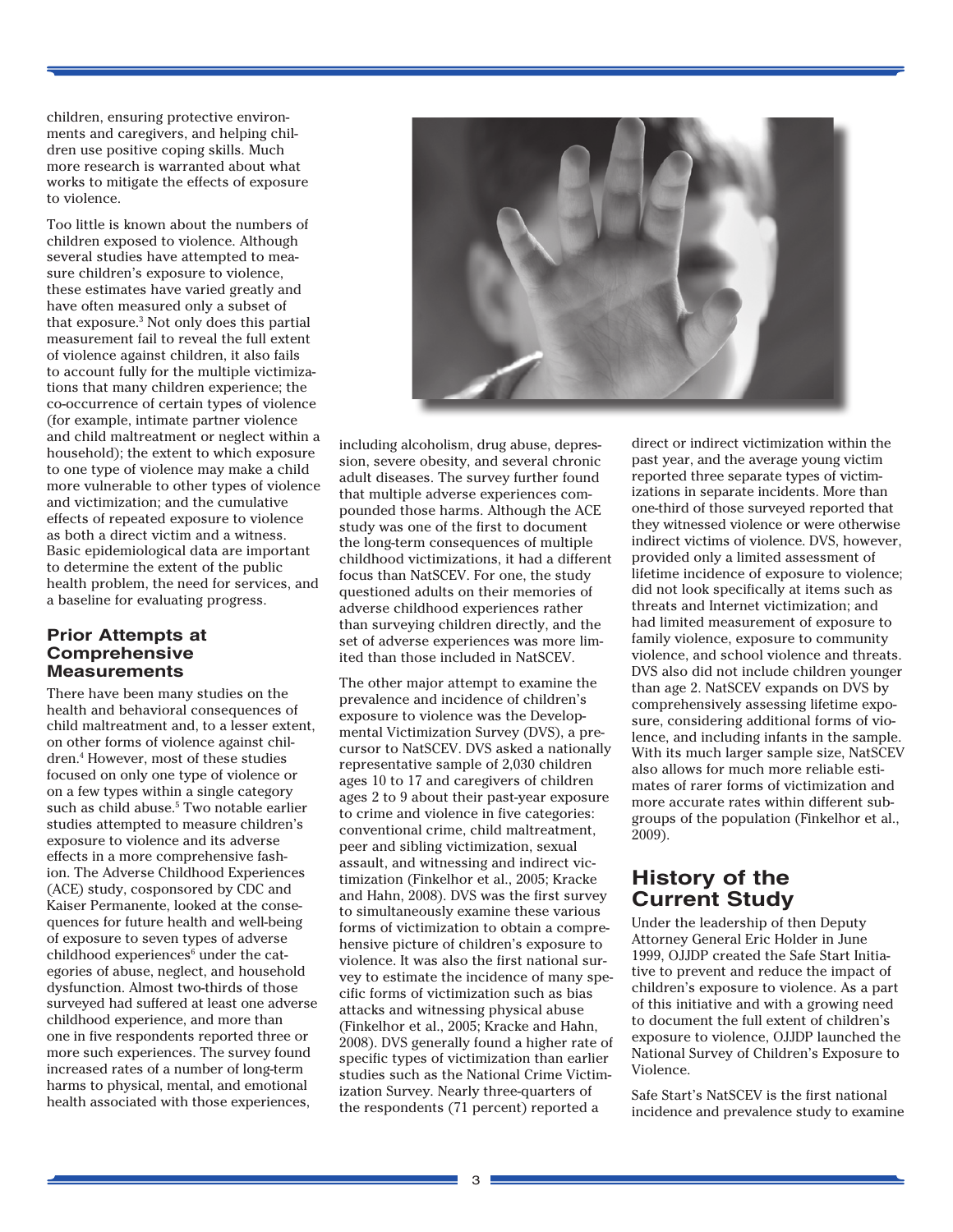

comprehensively the extent and nature of children's exposure to violence across all ages, settings, and timeframes (see "Methodology" on page 6). It measures their experience of violence in the home, school, and community. It asked children and their adult caregivers about not only the incidents of violence that children suffered and witnessed themselves but also other related crime and threat exposures, such as theft or burglary from a child's household, being in a school that was the target of a credible bomb threat, and being in a war zone or an area where ethnic violence occurred. It includes both the past-year and lifetime exposure to violence of children of all ages up to age 17. The study was developed under the direction of OJJDP, and was designed and conducted by the Crimes against Children Research Center of the University of New Hampshire. It provides comprehensive data on the full extent of violence in the daily lives of children. The primary purpose of NatSCEV is to document the incidence and prevalence of children's exposure to a broad array of violent experiences across a wide developmental spectrum. The research team asked followup questions about specific events, including

where the exposure to violence occurred, whether injury resulted, how often the child was exposed to a specific type of violence, and the child's relationship to the perpetrator and (when the child witnessed violence) the victim. In addition, the study documents differences in exposure to violence across gender, race, socioeconomic status, family structure, region, urban/rural residence, and developmental stage of the child; specifies how different forms of violent victimization "cluster" or co-occur; identifies individual, family, and community-level predictors of violence exposure among children; examines associations between levels/types of violence exposure and child mental and emotional health; and assesses the extent to which children disclose incidents of violence to various individuals and the nature and source of assistance or treatment provided (if any).

This study began in 2007 with funding from OJJDP's Safe Start Initiative. OJJDP then partnered with CDC to collect additional data on safe, stable, and nurturing relationships—a key focus for CDC's child maltreatment prevention activities. The combined approach by OJJDP and CDC is

providing critical national data on levels of violence as well as data on key indicators of protective factors.

# **Highlights of the Survey Results**

NatSCEV estimates both past-year and lifetime exposure to violence across a number of categories, including physical assault, bullying, sexual victimization, child maltreatment, dating violence, and witnessed and indirect victimization (See "Methodology" on page 6 for more detailed definitions of these terms). Exhibit 1 illustrates the past-year exposure for all survey respondents to selected categories of violence. Some of the more notable findings are outlined below (see Finkelhor et al., 2009, for more details).

As noted earlier, the NatSCEV survey found that children's exposure to violence is common; more than 60 percent of the children surveyed had been exposed to violence in the past year and more than 1 in 10 reported 5 or more exposures. This exposure occurs across all age ranges of childhood and for both genders. In general, however, the types of exposure that were most prevalent among younger children were less serious, such as assaults without a weapon or without injury, assaults by a juvenile sibling, or bullying and teasing, all of which were most common among 6- to 9-year-olds and declined thereafter. Older adolescents ages 14 to 17 were the most likely to experience more serious forms of violence, including assaults with injury, gang assaults, sexual victimizations, and physical and emotional abuse, and to witness violence in the community. (See exhibit 2 for a list of the most common victimizations for each age range from infancy to later adolescence.) This is not a hard and fast distinction; some serious forms of victimization, including kidnapping and assaults with a weapon, were most common among 10- to 13-year-olds. This age group was also the most likely to witness violence within the home, including domestic violence involving their parents and assaults by other family members.

The following sections provide more details about the findings of the study regarding children's exposure to major categories of violence, including assaults, bullying, sexual victimization, child maltreatment, and witnessing and indirect victimization. The Bulletin then discusses the study's findings about multiple and cumulative exposures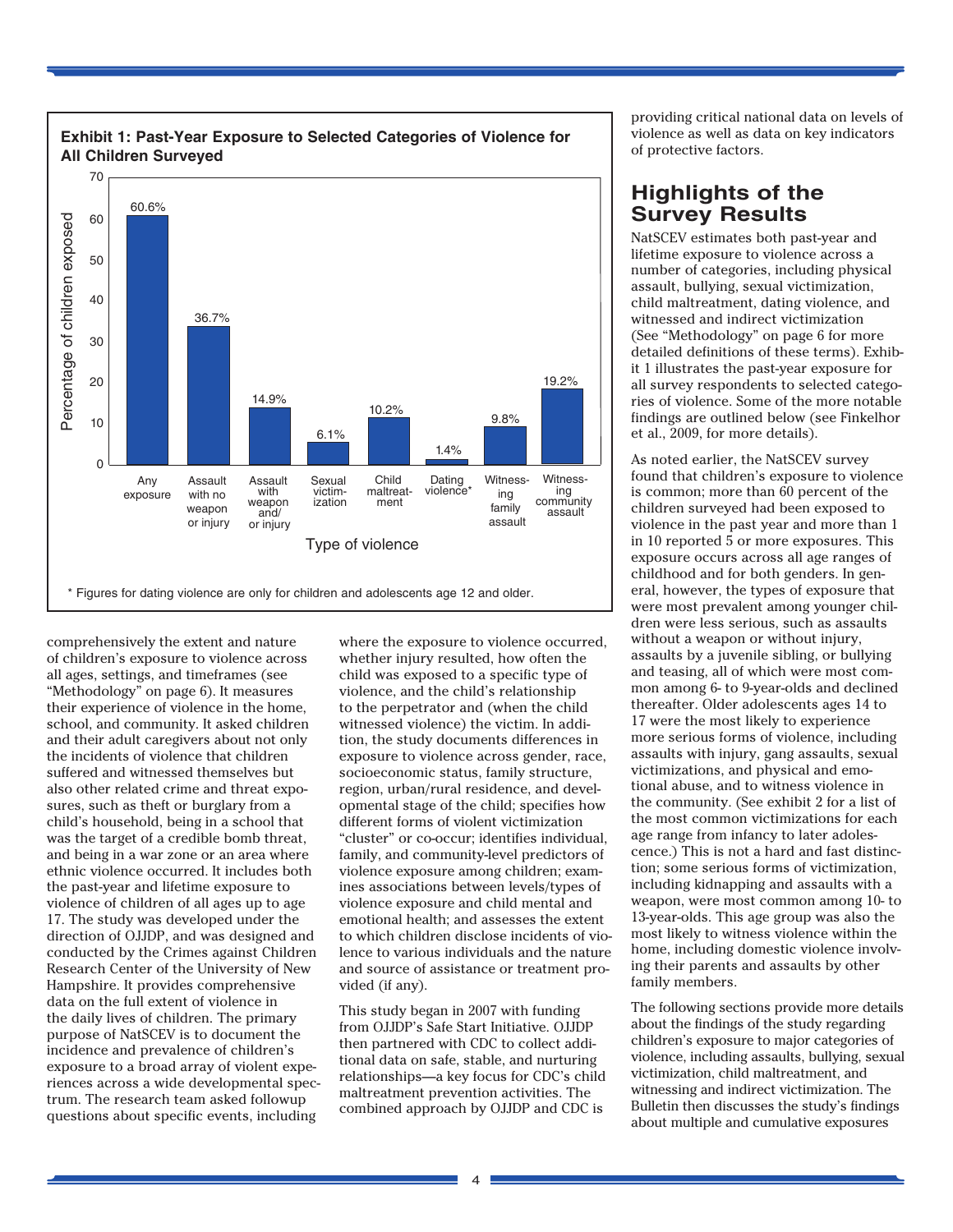# **Exhibit 2: Developmental Patterns in Exposure to Violence**

#### **Victimization in Infancy**

*Most common victimizations during this period:*

Assault by a sibling Assault with no weapon or injury Witnessing family assault

#### **Victimization in the Toddler Years (Ages 2 to 5)**

*Most common victimizations during this period:*

Assault by a sibling Assault with no weapon or injury Bullying (physical) Witnessing family assault

#### **Victimization in Middle Childhood (Ages 6 to 9)**

*Peak risk period for:* Assault by a sibling Assault with no weapon or injury Bullying (physical) Emotional bullying/teasing

#### **Victimization in Preteens and Early Adolescence (Ages 10 to 13)**

*Peak risk period for:* Assault with weapon Sexual harassment (same rate ages 10 to 17) Kidnapping Witnessing family assault Witnessing intimate partner (interparental) violence

#### **Victimization in Later Adolescence (Ages 14 to 17)**

*Peak risk period for:* Assault with injury Assault by peer (nonsibling) Genital assault Dating violence Sexual victimizations of all types Sexual assault Sexual harassment (same rate ages 10 to 17) Flashing or sexual exposure Unwanted online sexual solicitation Any maltreatment Physical abuse Psychological or emotional abuse Witnessing community assault Exposure to shooting School threat of bomb or attack

to violence, including documentation that children who are exposed to one form of violence are at greatly increased risk for being exposed to violence in other forms.

### **Physical Assault**

Nearly one-half (46.3 percent) of all the children surveyed were physically assaulted within the previous year, and more than one-half (56.7 percent) had been assaulted during their lifetime. Physical assaults are extremely common across the entire span of childhood and peak during middle childhood. Assaults by siblings especially show a marked developmental trend, peaking during the middle childhood years (ages 6 to 9) and then declining. Incidence for the most severe assaults, however, rises steadily with age. Among 14- to 17-year-olds, nearly one in five (18.8 percent) had been injured in the past year in a physical assault. New forms of violence, such as dating violence, also emerge during adolescence, reaching a 5.6-percent past-year incidence rate and an 8.8-percent lifetime rate for the oldest adolescents. The lifetime incidence of assault victimization generally rose steadily as children grew older, with more than 7 in 10 14- to 17-year-olds (71.1 percent) reporting that they had been assaulted during their lifetimes (Finkelhor et al., 2009).

In general, boys are somewhat more likely than girls to be victims of assault. The past-year incidence of assault is 50.2 percent for boys and 42.1 percent for girls, and the lifetime incidence of assault is 60.3 percent for boys and 52.9 percent for girls. These patterns are consistent with other data on criminal victimization, which typically show that males are the most common targets of physical assault (Finkelhor, 2008; Kilpatrick, Saunders, and Smith, 2003; Baum, 2005; Rand, 2008).

# **Bullying**

The survey looked at bullying separately from assault and asked about multiple types of bullying: physical bullying, emotional bullying, and Internet harassment. Overall, 13.2 percent of those surveyed reported having been physically bullied within the past year, and more than one in five (21.6 percent) reported having been physically bullied during their lifetimes. The risk of bullying peaks during middle childhood in a pattern similar to that for sibling assault. The

highest incidence occurs among 6- to 9-year-olds, who had rates of 21.5 percent past-year incidence and 28.0 percent lifetime incidence.

About 1 in 5 children (19.7 percent) reported having been teased or emotionally bullied in the previous year and nearly 3 in 10 reported having been teased or emotionally bullied in their lifetimes. Teasing or emotional bullying followed a similar pattern to physical bullying among age groups, rising to reach a peak among 6- to 9-year-olds, nearly one-third of whom (30.4 percent) reported having been teased in the past year and then falling steadily thereafter.

Internet harassment was less common than other forms of bullying. Questions about Internet harassment were asked only of youth age 10 and older, who might be most likely to independently use a computer. Unlike other forms of bullying, the peak risk period for Internet harassment was ages 14 to 17. In this group, 5.6 percent reported Internet harassment within the past year and 7.9 percent during their lifetimes.

Boys were more likely than girls to be physically bullied or threatened, but girls were more likely to be victims of Internet harassment. For past-year rates, there were no significant gender differences in emotional bullying; however, for lifetime rates, girls reported more cumulative exposure to emotional bullying than boys (Finkelhor et al., 2009).

# **Sexual Victimization**

Overall, 6.1 percent of all children surveyed had been sexually victimized in the past year and nearly 1 in 10 (9.8 percent) over their lifetimes. Sexual victimizations included attempted and completed rape (1.1 percent past year, 2.4 percent lifetime); sexual assault by a known adult (0.3 percent past year, 1.2 percent lifetime), an adult stranger (0.3 percent past year, 0.5 percent lifetime), or a peer (1.3 percent past year, 2.7 percent lifetime); flashing or sexual exposure by an adult (0.4 percent past year, 0.6 percent lifetime) or peer (2.2 percent past year, 3.7 percent lifetime); sexual harassment (2.6 percent past year, 4.2 percent lifetime); and statutory sexual offenses (0.1 percent past year, 0.4 percent lifetime).7 Adolescents ages 14 to 17 were by far the most likely to be sexually victimized; nearly one in six (16.3 percent) was sexually victimized in the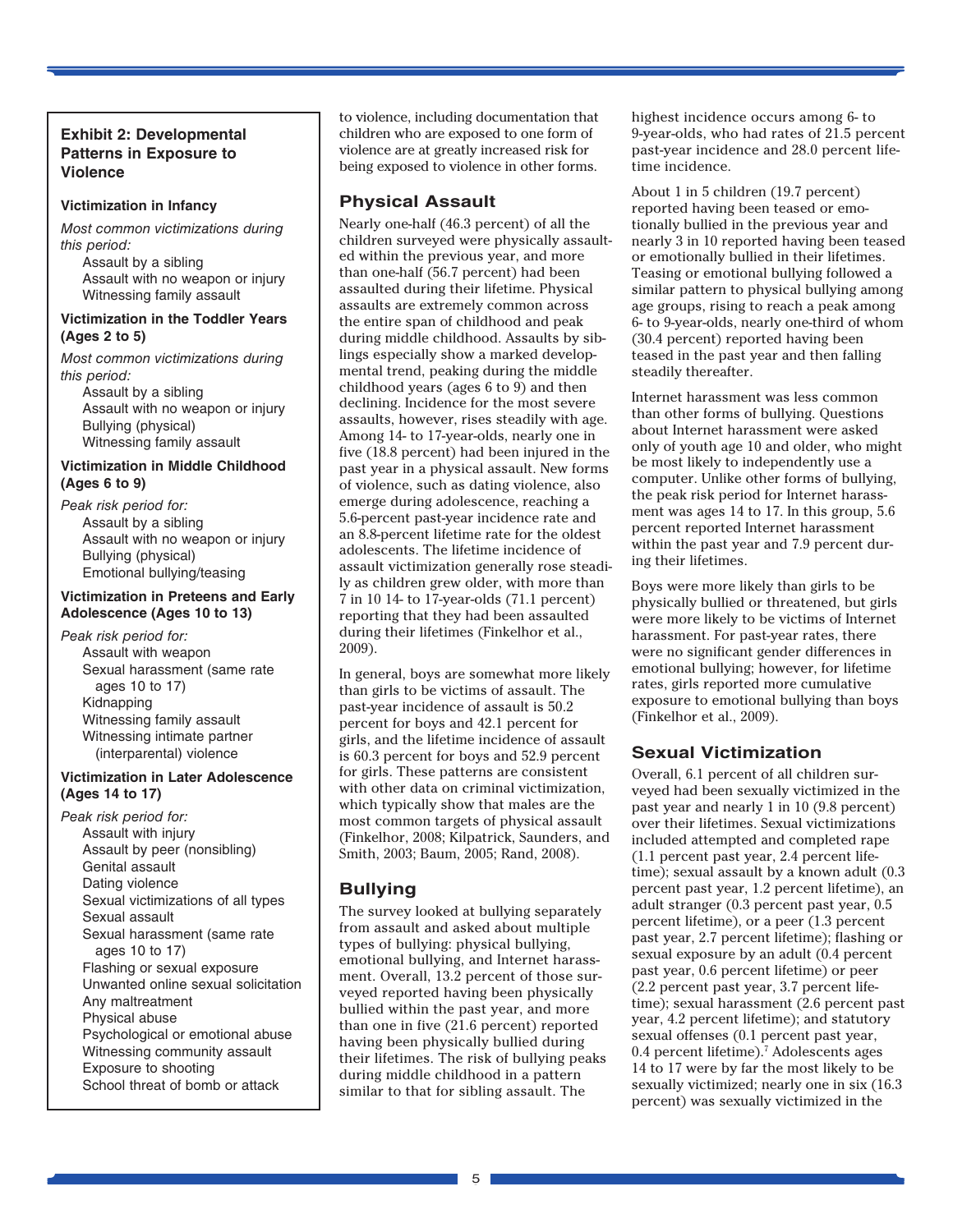past year, and more than one in four (27.3 percent) had been sexually victimized during their lifetimes. The most common forms of sexual victimization were flashing or exposure by a peer, sexual harassment, and sexual assault.

Girls were more likely than boys to be sexually victimized: 7.4 percent of girls reported a sexual victimization within the past year, and nearly one in eight (12.2 percent) reported being sexually victimized during their lifetimes. Girls ages 14 to 17 had the highest rates of sexual victimization: 7.9 percent were victims of sexual assault in the past year and 18.7 percent during their lifetimes (Finkelhor et al., 2009).

# **Child Maltreatment**

Overall, more than 1 in 10 children surveyed (10.2 percent) suffered some form of maltreatment (including physical abuse other than sexual assault, psychological or emotional abuse, child neglect, and custodial interference) during the past year and nearly 1 in 5 (18.6 percent) during their lifetimes. Both the past-year and lifetime rates of exposure to maltreatment rose as children grew older, particularly for children age 10 and older: one in six 14- to 17-year-olds (16.6 percent) suffered maltreatment during the past year and nearly one in three (32.1 percent) during their lifetimes.

Patterns of child maltreatment were similar for girls and boys with the exception of psychological or emotional abuse, the incidence of which was somewhat higher for girls than for boys. Rates of sexual assault by a known adult (not limited to caregivers) were also higher for girls than for boys, in a pattern that was similar to other forms of sexual victimization.

# **Witnessing and Indirect Exposure to Violence**

NatSCEV found that witnessing violence was a common occurrence for children, particularly as they grew older. Overall, more than one-quarter of children surveyed (25.3 percent) had witnessed violence in their homes, schools, and communities during the past year; and more than one-third (37.8 percent) had witnessed violence against another person during their lifetimes. The proportion of children who witnessed violence both within the past year and during their lifetimes rose from one age group to the next.

# **Methodology**

The National Survey of Children's Exposure to Violence (NatSCEV) was conducted between January and May 2008. Researchers conducted interviews about the experiences of a nationally representative sample of 4,549 children and adolescents age 17 and younger. They interviewed by telephone youth ages 10 to 17 and adult caregivers of children age 9 and younger. Because telephone interviews afford greater anonymity and privacy than in-person interviews, they may encourage those interviewed to be more forthcoming about such sensitive matters as being exposed to violence or being victims of crime.

The interview sample  $(n = 4,549)$  consisted of 2 groups: a nationally representative sample of telephone numbers within the contiguous United States ( $n = 3,053$ ) and an oversample of telephone exchanges with 70 percent or greater African American, Hispanic, or low-income households to ensure a proportion of minority and low-income households large enough for subgroup analysis. Both groups were sampled through random-digit dialing. The cooperation rate for the first group was 71 percent and the response rate was 54 percent. The oversample had somewhat lower cooperation (63 percent) and response rates (43 percent). A nonresponse analysis conducted on households that could not be contacted or that declined to participate indicated that the risk of victimization for those households did not differ systematically from the risk for households that took part in the survey.

An adult, usually a parent, provided demographic information for each participating household, including race/ethnicity (one of four categories: white, non-Hispanic; black, non-Hispanic; other race, non-Hispanic; and Hispanic, any race) and household income. The child in the household with the most recent birthday was then selected to be surveyed. Interviewers spoke directly with children age 10 and older; for children age 9 and younger, the parent or other adult caregiver "most familiar with the child's daily routine and experience" was interviewed. Comparison of a number of indicators, including reports of child maltreatment or neglect and violence by family members, found no evidence that caregivers who answered for younger children failed to report neglect or violence that was occurring in the family.

Interviews averaged about 45 minutes in length and were conducted in both English and Spanish. Approximately 279 caregiver interviews were conducted in Spanish; almost all interviews with children and adolescents 10 and older were in English.

# **Types of Violent Victimization Surveyed**

Interviewers asked the children or their caregivers about their exposure to selected types of violence in the past year and over their lifetimes (see "Screening Questions" on page 2). In addition, interviewers asked followup questions about the perpetrator, the use of a weapon, injury, and whether multiple events

Of all forms of victimization measured in NatSCEV, witnessing community violence showed the strongest age trends. There was more than a sevenfold increase in rates from toddlers (2- to 5-year-olds) to older adolescents (14- to 17-year-olds). More than 7 in 10 14- to 17-year-olds had witnessed violence against another person during their lives.

These age trends were due mostly to witnessing violence in the community. The past-year incidence of witnessing assaults in the community rose from 5.8 percent among 2- to 5-year-olds to 42.2 percent among 14- to 17-year-olds; lifetime incidence rose even more dramatically, from 9.0 percent of 2- to 5-year-olds to nearly twothirds (64.2 percent) of 14- to 17-year-olds. Witnessing of shootings also rose sharply in both past-year and lifetime incidence from one age group to the next. Among children younger than 2 years old, 1.1 percent were exposed to shootings in the past year, whereas more than 1 in 10 14 to 17-year-olds (10.2 percent) witnessed a shooting in the past year. Similarly, 3.5 percent of 2- to 5-year-olds had witnessed a shooting during their lifetimes, whereas more than one in five 14- to 17-year-olds (22.2 percent) had witnessed a shooting.<sup>8</sup> As striking as these age trends are, even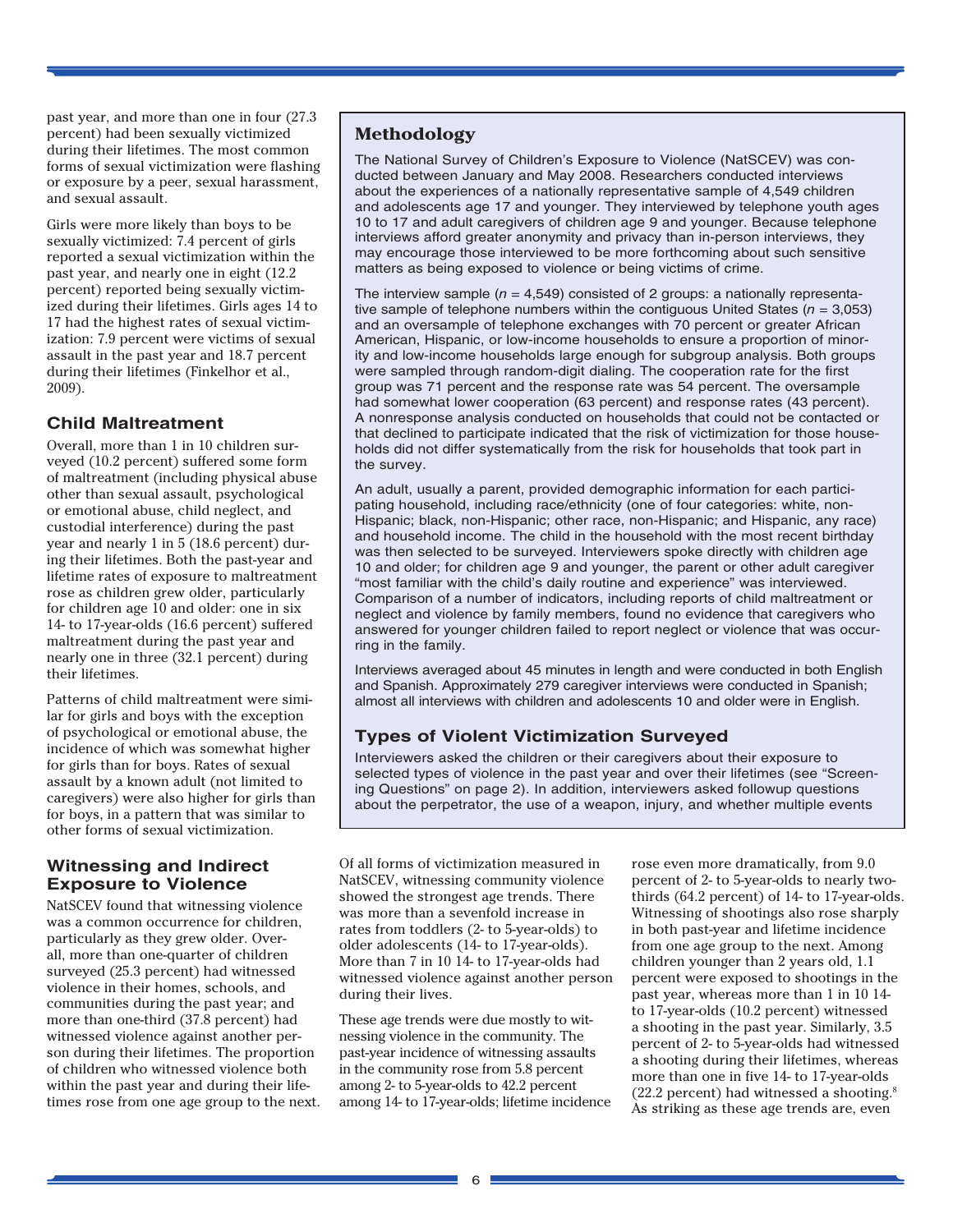# **Methodology** (continued)

occurred together. Because different types of victimization can occur together and some events fall into more than one category (for example, physical abuse by a parent or caretaker can also be considered an assault), a number of items were rescored. A total of 51 victimization items were extracted in the following categories:

- ◆ Assaults. These included any physical assault, assault with a weapon, assault with injury, assault without a weapon, attempted assault, attempted or completed kidnapping, assault by a brother or sister, assault by another child or adolescent, nonsexual genital assault, dating violence, bias attacks, and threats.
- ◆ Bullying. This included physical bullying, teasing or emotional bullying, and Internet harassment.
- ◆ **Sexual victimization.** This included completed or attempted rape; sexual assault by an adult acquaintance, an adult stranger, or another child or adolescent; flashing by an adult or another child or adolescent; sexual harassment orally or in writing; statutory sexual offenses; and unwanted online sexual solicitation.
- ◆ Child maltreatment by an adult. This included physical abuse, psychological or emotional abuse, neglect, and custodial interference or family abduction.
- u **Witnessed and indirect victimization.** Witnessed victimization included witnessing the following: an assault by one parent or family member against another, an assault by a parent on a brother or sister, an assault on a family member by someone outside the household, an assault outside the home, or a murder. Types of indirect victimization included exposure to shooting, bombs, or riots; exposure to war or ethnic conflict; being told about or seeing evidence of a violent event in the child's household or community; theft or burglary from the child's household; or a credible threat of a bomb or attack against the child's school.

### **Limitations**

The survey methodology has several limitations that may cause it to understate children's actual exposure to violence. First, because the survey required the cooperation of the family, it ran the risk of missing those children who were most vulnerable to being exposed either to violence in general or to specific types of violence. Second, parents or caregivers who answer for younger children may not know about all of a child's exposure to violence or may underreport or minimize certain types of victimization. Third, the screening and followup questions may miss some episodes of victimization and incorrectly classify others. Fourth, children may not recall some exposure to violence, particularly less serious exposure, or may not accurately recall the timing of their exposure (i.e., whether or not the exposure occurred within the past year). Despite these limitations, NatSCEV provides the most detailed and comprehensive data available on youth victimization.

the lower numbers among young children are cause for great concern.

In contrast to the patterns for witnessing community violence, few age trends in exposure can be seen for witnessing violence within the family. Rates for witnessing family violence were fairly constant across the span of childhood, with all age groups falling in a fairly narrow range of approximately 6 to 11 percent.

Over the course of their lifetimes, boys overall were slightly more likely than girls to witness violence (40.1 percent of boys and 35.4 percent of girls). Boys were more likely to witness violence in the community, murder, and shootings both in the past year and during their lifetimes. There were no gender differences in witnessing family violence (Finkelhor et al., 2009).

### **Multiple and Cumulative Victimizations**

A large proportion of children surveyed (38.7 percent) reported more than one direct victimization (a victimization directed toward the child, as opposed to an incident that the child witnessed, heard, or was otherwise exposed to) within the previous year. Of those who reported any

direct victimization, nearly two-thirds (64.5 percent) reported more than one. A significant number of children reported high levels of exposure to violence in the past year: more than 1 in 10 (10.9 percent) reported 5 or more direct exposures to violence, and 1.4 percent reported 10 or more direct victimizations. (Victimizations that could be counted in more than one category, such as physical abuse by a parent or caregiver that could also be considered an assault, were not included in the counting of multiple victimizations. See "Methodology" for a discussion of this point.)

Children who were exposed to one type of violence, both within the past year and over their lifetimes, were at far greater risk of experiencing other types of violence. For example, a child who was physically assaulted in the past year would be five times as likely to also have been sexually victimized and more than four times as likely also to have been maltreated during that period. Similarly, a child who was physically assaulted during his or her lifetime would be more than six times as likely to have been sexually victimized and more than five times as likely to have been maltreated during his or her lifetime.

# **Implications for Policymakers, Researchers, and Practitioners**

The findings of the NatSCEV study confirm that for many children in the United States, violence is a frequent occurrence. Of the nationally representative sample of U.S. youth who participated in the study, more than 60 percent reported that they were victims of direct or indirect violence in the past year. Furthermore, nearly twothirds of those participants were victimized more than once. Nearly one-half of the children surveyed reported that they were assaulted during the previous year, and more than 10 percent of them were injured as a result. More than one-fourth of the children witnessed another person being violently attacked. More than 10 percent of the children surveyed reported that they were indirectly exposed to violence.

More needs to be understood about how exposure to individual episodes of violence, repeated exposure to violence, and multiple types of exposure affect children and families, providing many avenues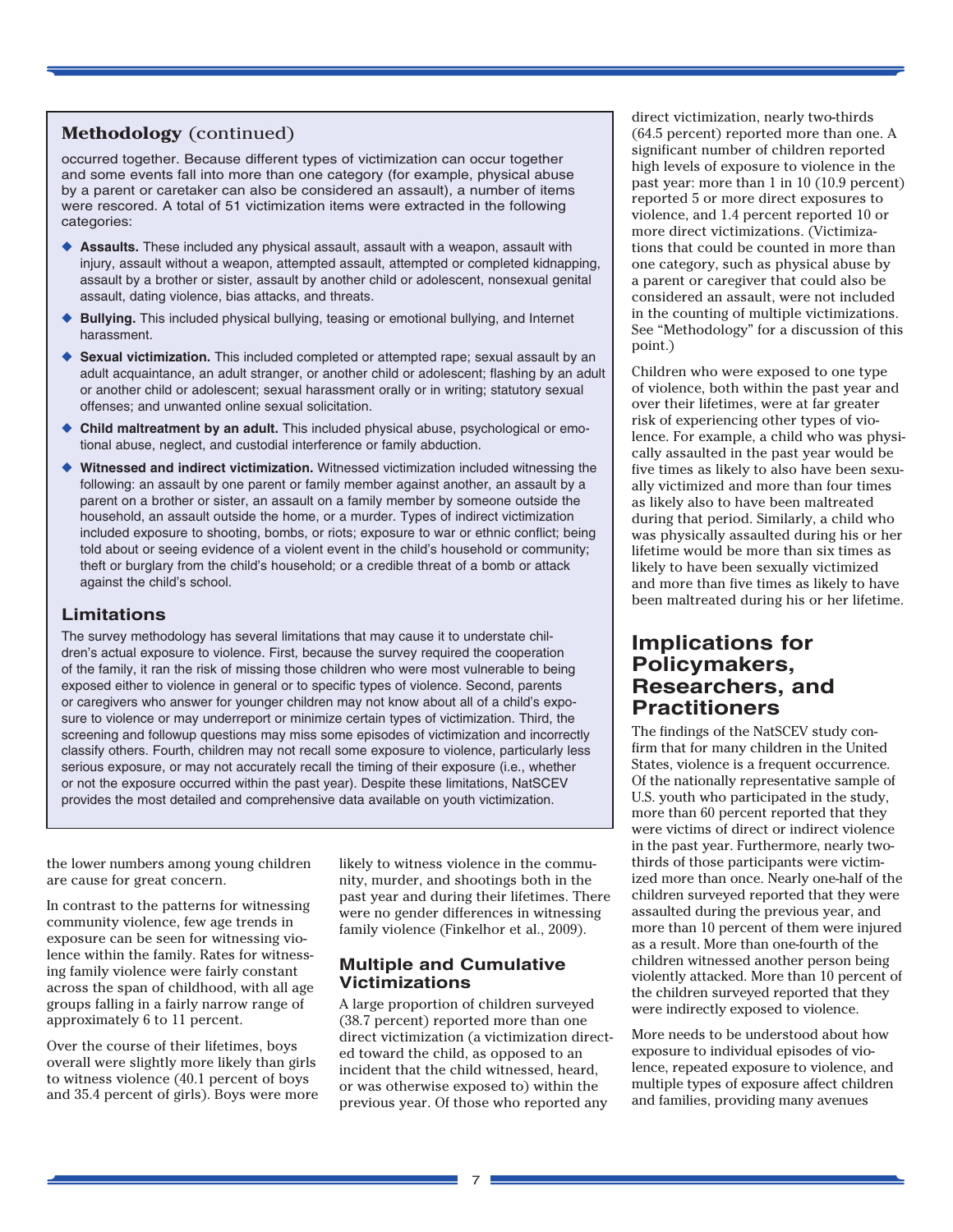

for research and policy development. As in this study, future research and policy development efforts must incorporate a broader perspective in documenting the full scope of children's exposure to violence.

### **Understanding the Progression of Violence**

NatSCEV detailed the extent to which children in this country are exposed to serious violence. The study found that in the year prior to being interviewed, 1 in 20 children witnessed someone being shot, 1 in 200 witnessed a murder, and 1 in 50 was sexually assaulted. The survey showed that as children grow older the incidences of victimization increase. Among 14- to 17-year-old participants, 1 in 10 witnessed a shooting in the past year, 1 in 75 witnessed a murder, and 1 in 20 was sexually assaulted. NatSCEV differs from earlier studies in that it looks across the full spectrum of violence, examining and comparing the incidence of different types of violence within broad categories and determining which types are more or less frequent. The study looks not only at when and how children become more vulnerable to increasingly serious types of violence as they grow older, it also tracks the cumulative effects of exposure to violence over time. For example, although all age groups are vulnerable to simple assault, older children and adolescents are several times more likely to be sexually assaulted or to witness a shooting than are younger children.

The NatSCEV study clearly illustrates the cumulative effects on children exposed to multiple incidents of violence and how exposure to one form of violence may make a child more vulnerable to other forms. Nearly two in five children surveyed were exposed to two or more types of violence in the previous year. More than 1 in 10 was exposed to 5 or more different types of violence during that year. These children are the most likely to suffer serious long-term physical, emotional, and mental harm (Finkelhor, Ormrod, and Turner, 2007a, 2007b, 2007c). Many previous studies have shown how exposure to violence has damaging consequences for the physical and mental health of youth (Gilbert et al., 2009; Widom, 1998; Fantuzzo and Mohr, 1998; Hurt et al., 2001) and their long-term functioning and well-being as adults (Fergusson, Boden, and Horwood, 2008; Fergusson and Horwood, 1998; Kendall-Tackett, 2003).

# **Expanding the Inquiry**

Researchers and practitioners need to ask children more specific questions about a broader range of victimizations, including dating violence, emotional abuse, and exposure to violence within the family. It is also critical to ask children who are suffering from one form of victimization about additional forms of victimizations they may have experienced to fully address their mental and emotional health needs. Practitioners also need to investigate victimization across all age ranges with the help of instruments geared to younger children and (as was done in the NatSCEV study) the use of proxies, such as parents and caretakers.

NatSCEV differs from earlier studies in that it examines and compares the incidence of different types of violence within broad

categories and determines which types of violence occur more or less frequently. For example, the research team broke assaults down into peer and sibling assaults, assaults without weapon or injury, and more serious types of assaults. Peer and sibling assaults were common across all age ranges and across both genders. More serious types of assaults included assaults with a weapon, assaults with injury, gang assaults, attempted assaults, genital assaults, dating violence, and bias attacks (which were less common).

### **Monitoring Exposure Over Time**

More research is also needed that follows children into adulthood to assess the effects of violence on their long-term health and well-being. Such research would complement those studies, such as the ACE study discussed earlier, that have taken a retrospective look at the effects of adverse childhood experiences. NatSCEV's findings affirm that more needs to be done to measure children's exposure to violence on an ongoing and systematic basis using public surveillance mechanisms, including followup surveys and long-term monitoring (Kracke and Hahn, 2008).

The estimates of specific exposures in NatSCEV are roughly equivalent to or somewhat higher than the estimates in previous community survey studies of child physical abuse (Theodore et al., 2005); sexual victimization (Theodore et al., 2005); sexual assault (Kilpatrick, Saunders, and Smith, 2003; Finkelhor, Hammer, and Sedlak, 2008); physical assault with a weapon (Kilpatrick, Saunders, and Smith, 2003); witnessing violence (Kilpatrick, Saunders, and Smith, 2003); dating violence (Wolitzky-Taylor et al., 2008); and bullying (Nansel et al., 2003). Differences in age range and definition account for some variations between the findings of this and other studies. Because this is the first national study to ask children and their caregivers directly about exposure to certain types of family violence, such as assaults by one parent on another, the exposure rate of 6.2 percent is several times greater than estimates obtained from cases disclosed to child protection agencies (Administration on Children, Youth and Families, 2004) and law enforcement (Federal Bureau of Investigation, 2007).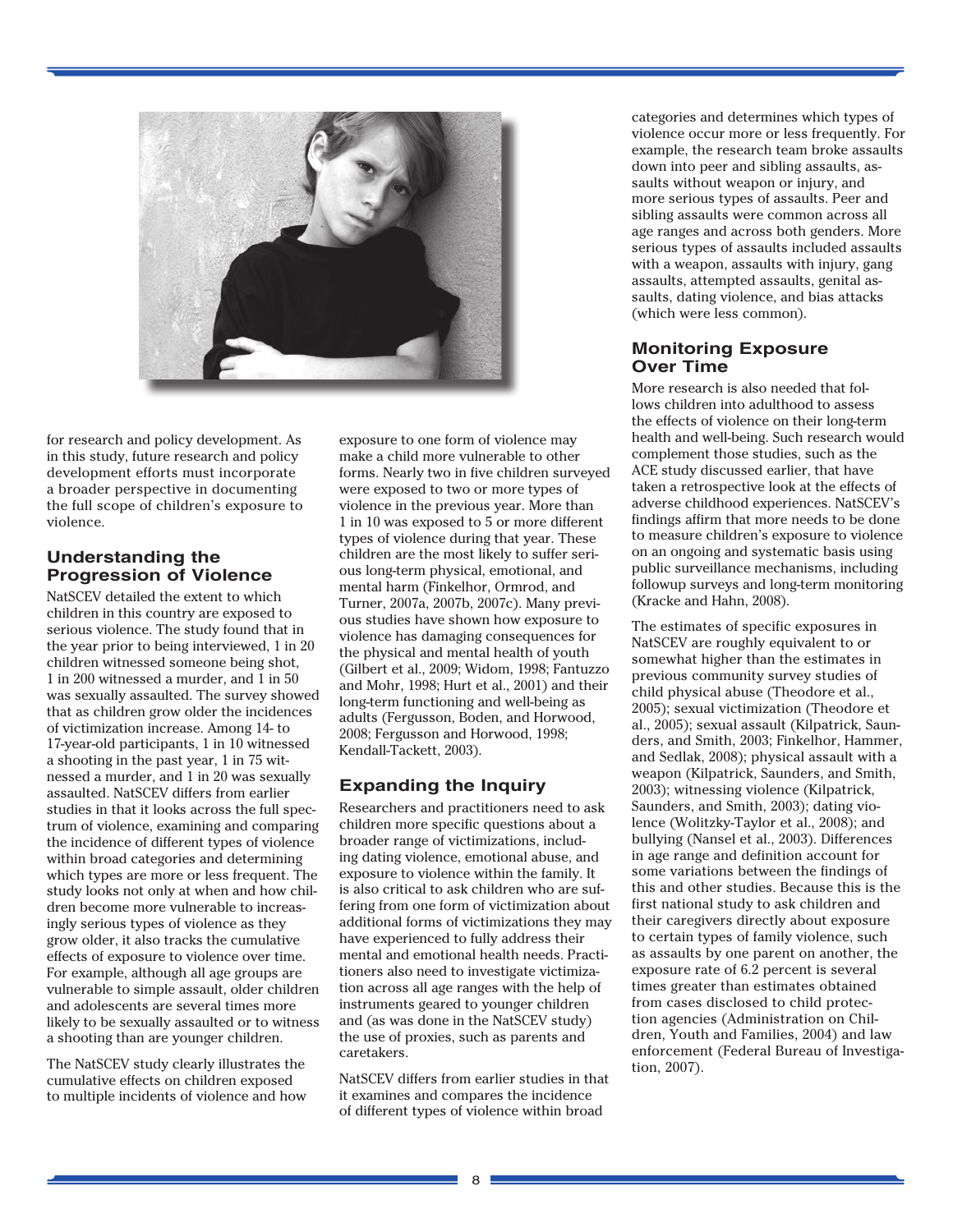### **Reaching Across Disciplines**

This study's findings confirm that more needs to be done at all levels of policy and practice to reach across disciplines to identify children at risk from exposure to violence and to coordinate the delivery of services to these children. For example, first responders and providers who are involved in incidents of domestic violence and deal with victims in their aftermath (e.g., police, emergency room physicians and nurses, social workers, domestic violence advocates, and judges) should be aware not only of the adult victims but also of the children who may have witnessed the incident. They may also need to work with childcare providers, teachers, and school counselors and psychologists to assess the effects on a child's interaction with his or her classmates and to provide needed help.

### **Expanding Identification Capabilities**

Researchers, practitioners, and policymakers need to collaborate to develop and expand effective screening and assessment tools that are developmentally appropriate for children across all age ranges and types of violence. These instruments and tools can identify children who are suffering emotionally, socially, physically, and developmentally. More importantly, these instruments can aid practitioners, advocates, frontline service providers, and responders across all service sectors to reach and help those children. Understanding the full extent of children's exposure to violence and the interactions among multiple types of violence more comprehensively can further practitioners' ability to respond to those families who need support and to alleviate the harmful effects of exposure to violence (Kracke and Hahn, 2008).

# **Coordinating Across Sectors**

Finally, just as the NatSCEV study by its comprehensive nature addresses the fragmentation that, until now, characterized many attempts to look at child victimization and exposure to violence, greater coordination of the efforts to combat the effects of that victimization are needed. For example, recent initiatives have formed to separately address bullying, dating violence, and sexual harassment. At the Federal, State, tribal, and local levels, responsibility for dealing with children's exposure to violence is distributed across all service and response sectors (e.g., health departments, hospitals, child

welfare and protection agencies, early childhood educators and childcare providers, schools and educational institutions, domestic violence service providers and advocates, law enforcement agencies, and the justice system). The Safe Start Initiative has worked toward a comprehensive approach across the continuum of prevention, intervention, treatment, and response for 10 years and has made significant progress in increasing knowledge, skills, and awareness of children's exposure to violence. More work is needed.

The next step in addressing children's exposure to violence and efforts to ameliorate or eliminate the harm it causes is to foster and sustain a comprehensive approach in both practice and research that builds on the groundwork established under Safe Start and this study. It is important to develop, implement, and evaluate programs and policies designed to prevent children's exposure to violence; to craft and implement strategies and interventions to help children who have been exposed to violence and their families; and to replicate those programs, policies, and interventions that prove to be effective in preventing and lessening violence against children in communities across the Nation.

The NatSCEV study represents the best attempt to date to quantify children's exposure to violence. Understanding categories and forms of violence is critical to creating appropriate interventions to prevent and suppress violence and to treat its victims. This study's greatest contribution, however, is that it highlights the degree to which children in this country live with violence in their daily lives. Violence takes a toll on children whether as victims or witnesses. Seemingly minor incidents may have long-lasting and far-reaching consequences. If policymakers, practitioners, advocates, and the general public are to respond effectively to curb the negative effects of children's exposure to violence, everyone must look at the problem in its totality and make a coordinated effort to help the children and their families who suffer these effects.

# **For Further Information**

To learn more about the Safe Start Initiative, visit www.safestartcenter.org.

For more information about the National Survey of Children's Exposure to Violence, visit the Crimes against Children Research Center Web site at www.unh.edu/ccrc.

# **Endnotes**

- 1. According to the 2005 National Crime Victimization Survey, 44 per 1,000 juveniles ages 12 to 15 and 44.2 per 1,000 adolescents and young adults ages 16 to 19 were victims of violent crime, as compared with a victimization rate of 21.2 per 1,000 for all persons age 12 and older (Baum, 2005).
- 2. Background material adapted from information on the Safe Start Center Web site. For more detailed information, go to www.safestartcenter.org.
- 3. Kracke and Hahn (2008) cite studies that estimate children's exposure to violence as ranging from 3 million to 17 million incidents. As they note, however, these studies measured only children's witnessing of domestic violence. They did not measure violence that was inflicted on children directly or violence that children witnessed outside the home.
- 4. For an overview of these studies, see Kracke and Hahn (2008).
- 5. For an overview of research on child abuse and other forms of maltreatment and their long-term health and behavioral consequences, see Repetti, Taylor, and Seeman (2002).
- 6. The categories of adverse childhood experiences studied were psychological, physical, or sexual abuse; violence against mother; or living with household members who were substance abusers, mentally ill or suicidal, or ever imprisoned. For more information on the ACE study, see Centers for Disease Control and Prevention (2006) and Felitti et al. (1998).
- 7. The aggregate figure for any sexual victimization did not include unwanted online sexual solicitation (Finkelhor et al., 2009).
- 8. Previous studies have also noted that low-income and minority youth are many times more likely to have witnessed serious violence in the community. Kracke and Hahn (2008) cite studies noting that only 1 percent of upper-middle-class youth had witnessed a murder and 9 percent had witnessed a stabbing (Gladstein, Rusonis, and Heald, 1992), whereas 43 percent of low-income African American school-aged children had witnessed a murder and 56 percent had witnessed a stabbing (Fitzpatrick and Boldizar, 1993).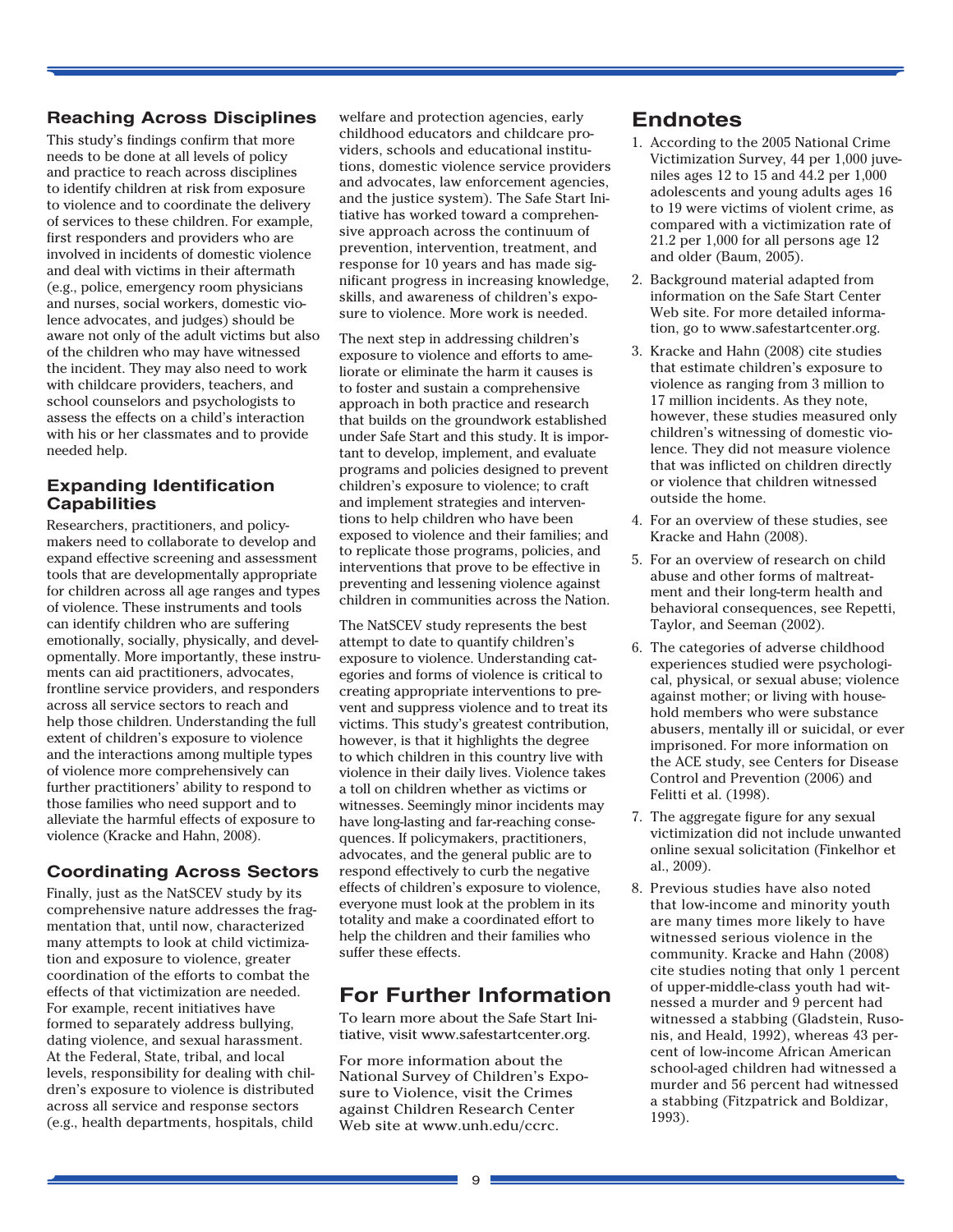

# **References**

Administration on Children, Youth and Families. 2004. *Child Maltreatment 2002: Reports From the States to the National Child Abuse and Neglect Data System.* Washington, DC: U.S. Department of Health and Human Services, Administration on Children, Youth and Families.

Baum, K. 2005. *Juvenile Victimization and Offending, 1993–2003.* Washington, DC: U.S. Department of Justice, Office of Justice Programs, Bureau of Justice **Statistics** 

Centers for Disease Control and Prevention. 2006. *Adverse Childhood Experiences Study: Major Findings.* Atlanta, GA: U.S. Department of Health and Human Services, Centers for Disease Control and Prevention. Available from www.cdc.gov/ nccdphp/ace/findings.htm.

Fantuzzo, J., and Mohr, W. 1999. Prevalence and effects of child exposure to domestic violence. *The Future of Children* 9(3):21–32.

Federal Bureau of Investigation. 2007. *Crime in the United States, 2006.* Available from www.fbi.gov/ucr/cius/2006/. Retrieved from the Internet on February 11, 2009.

Felitti, V.J., Anda, R.F., Nordenberg, D., Williamson, D.F., Spitz, A.M., and Edwards, V. 1998. Relationship of childhood abuse and household dysfunction to many of the leading causes of death in adults: The Adverse Childhood Experiences (ACE) Study. *American Journal of Preventive Medicine* 14(4):245–258.

Fergusson, D.M., Boden, J.M., and Horwood, L.J. 2008. Exposure to childhood sexual and physical abuse and adjustment in early adulthood. *Child Abuse & Neglect* 32:607–619.

Fergusson, D.M., and Horwood, L.J. 1998. Exposure to interparental violence in childhood and psychosocial adjustment in young adulthood. *Child Abuse & Neglect* 22(5):339–357.

Finkelhor, D. 2008. *Childhood Victimization: Violence, Crime, and Abuse in the Lives of Young People.* New York, NY: Oxford University Press.

Finkelhor, D., Hammer, H., and Sedlak, A. 2008. *Sexually Assaulted Children: National Estimates and Characteristics.* Washington, DC: U.S. Department of Justice, Office of Justice Programs, Office of Juvenile Justice and Delinquency Prevention.

Finkelhor, D., Ormrod, R.K., and Turner, H.A. 2007a. Poly-victimization: A neglected component in child victimization trauma. *Child Abuse & Neglect* 31:7–26.

Finkelhor, D., Ormrod, R.K., and Turner, H.A. 2007b. Poly-victimization and trauma in a national longitudinal cohort. *Development and Psychopathology* 19(1):149–166.

Finkelhor, D., Ormrod, R.K., and Turner, H.A. 2007c. Revictimization patterns in a national longitudinal sample of children and youth. *Child Abuse & Neglect* 31(5):479–502.

Finkelhor, D., Ormrod, R.K., Turner, H.A., and Hamby, S.L. 2005. The victimization of children and youth: A comprehensive, national survey. *Child Maltreatment*  $10(1):5-25.$ 

Finkelhor, D., Turner, H.A., Ormrod, R.K., and Hamby, S.L. 2009. Violence, crime, and exposure in a national sample of children and youth. *Pediatrics* 124(5) (November).

Fitzpatrick, K.M., and Boldizar, J.P. 1993. The prevalence and consequences of exposure to violence among African-American youth. *Journal of the American Academy of Child and Adolescent Psychiatry* 32:424–430.

Gilbert, R., Widom, C.S., Browne, K.D., Fergusson, D.M., Webb, E., and Janson, S. 2009. Burden and consequences of child maltreatment in high-income countries. *The Lancet* 373(9657):68–81.

Gladstein, J., Rusonis, E.J., and Heald, F.P. 1992. A comparison of inner-city and upper-middle-class youth's exposure to violence. *Journal of Adolescent Health* 13:275–280.

Hashima, P., and Finkelhor, D. 1999. Violent victimization of youth versus adults in the National Crime Victimization Survey. *Journal of Interpersonal Violence* 14(8):799–820.

Hurt, H., Malmud, E., Brodsky, N.L., and Giannetta, J. 2001. Exposure to violence: Psychological and academic correlates in child witnesses. *Archives of Pediatrics & Adolescent Medicine* 155(12):1351–1356.

Kendall-Tackett, K. 2003. *Treating the Lifetime Health Effects of Childhood Victimization.* Kingston, NJ: Civic Research Institute.

Kilpatrick, D.G., Saunders, B.E., and Smith, D.W. 2003. *Youth Victimization: Prevalence and Implications.* Washington, DC: U.S. Department of Justice, Office of Justice Programs, National Institute of Justice.

Kracke, K., and Hahn, H. 2008. The nature and extent of childhood exposure to violence: What we know, why we don't know more, and why it matters. *Journal of Emotional Abuse* 8(1/2):29–49.

Nansel, T.R., Overpeck, M.D., Haynie, D.L., Ruan, W.J., and Scheidt, P.C. 2003. Relationships between bullying and violence among US youth. *Archives of Pediatrics & Adolescent Medicine* 157(4):348–353.

Rand, M.R. 2008. *Criminal Victimization, 2007.* Washington, DC: U.S. Department of Justice, Office of Justice Programs, Bureau of Justice Statistics.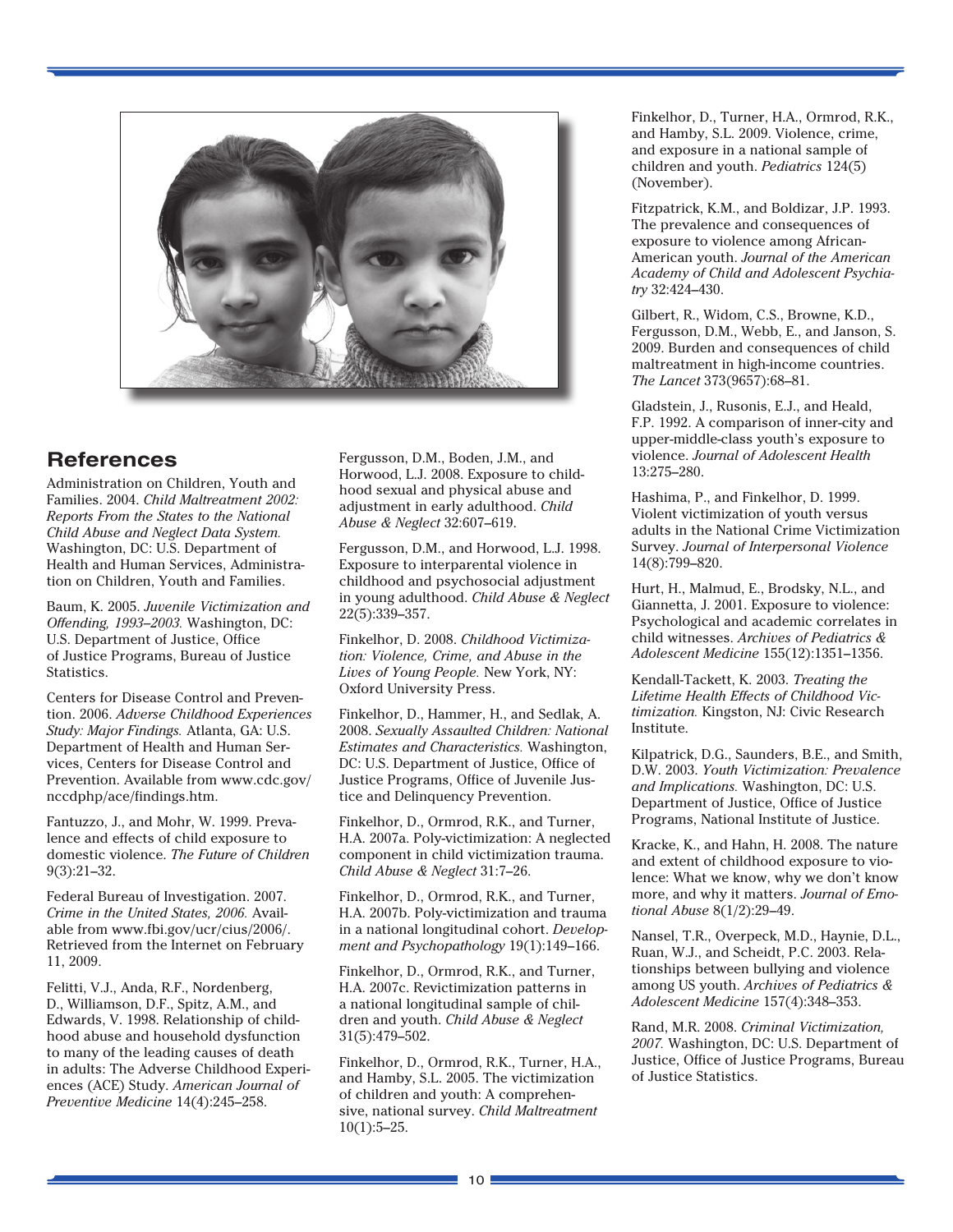Repetti, R.L., Taylor, S.E., and Seeman T.E. 2002. Risky families: Family social environments and the mental and physical health of offspring. *Psychology Bulletin* 128(2):330–366.

Theodore, A.D., Chang, J.J., Runyan, D.K., Hunter, W.M., Bangdiwala, S.I., and Agans, R. 2005. Epidemiologic features of the physical and sexual maltreatment of children in the Carolinas. *Pediatrics* 115(3):331–337.

Widom, C.S. 1998. Childhood victimization: Early adversity and subsequent psychopathology. In *Adversity, Stress, and Psychopathology,* edited by B.P. Dohrenwend. New York, NY: Oxford University Press.

Wolitzky-Taylor, K.B., Ruggiero, K.J., Danielson, C.K., Resnick, H.S., Hanson, R.F., Smith, D.W., Saunders, B.E., and Kilpatrick, D.G. 2008. Prevalence and correlates of dating violence in a national sample of adolescents. *Journal of the American Academy of Child and Adolescent Psychiatry* 47(7):755–762.

This Bulletin was prepared under cooperative agreement number 2005–JL–FX–0048 from the Office of Juvenile Justice and Delinquency Prevention (OJJDP), U.S. Department of Justice.

Points of view or opinions expressed in this document are those of the authors and do not necessarily represent the official position or policies of OJJDP or the U.S. Department of Justice.

*The Office of Juvenile Justice and Delinquency Prevention is a component of the Office of Justice Programs, which also includes the Bureau of Justice Assistance; the Bureau of Justice Statistics; the Community Capacity Development Office; the National Institute of Justice; the Office for Victims of Crime; and the Office of Sex Offender Sentencing, Monitoring, Apprehending, Registering, and Tracking (SMART).*

#### **Acknowledgments**

This Bulletin was written by David Finkelhor, Ph.D., Director, Crimes against Children Research Center, University of New Hampshire; Heather Turner, Ph.D., Professor, Crimes against Children Research Center, University of New Hampshire; Richard Ormrod, Ph.D., Research Professor, Crimes against Children Research Center, University of New Hampshire; Sherry Hamby, Ph.D., Research Associate Professor, Department of Psychology, Sewanee, University of the South; and Kristen Kracke, M.S.W., Safe Start Initiative Coordinator and Program Manager, Office of Juvenile Justice and Delinquency Prevention (OJJDP). OJJDP wishes to acknowledge the contributions to this Bulletin of James A. Mercy, Ph.D., Special Adviser for Strategic Directions, Division of Violence Prevention, National Center for Injury Prevention and Control, Centers for Disease Control and Prevention; and Rebecca T. Leeb, Ph.D., Epidemiologist, Division of Violence Prevention, National Center for Injury Prevention and Control, Centers for Disease Control and Prevention. OJJDP also wishes to acknowledge the support of CDC for the National Survey of Children's Exposure to Violence and its partnership in the Safe Start Initiative to create safe, stable, and nurturing environments for children and their families. The authors wish to thank Brian Higgins, Writer/Editor, Lockheed Martin's Office of Justice Programs Communication and Publication Support Services, for his assistance in editing and coordinating the production of this Bulletin.

### **Share With Your Colleagues**

Unless otherwise noted, OJJDP publications are not copyright protected. We encourage you to reproduce this document, share it with your colleagues, and reprint it in your newsletter or journal. However, if you reprint, please cite OJJDP and the authors of this Bulletin. We are also interested in your feedback, such as how you received a copy, how you intend to use the information, and how OJJDP materials meet your individual or agency needs. Please direct your comments and questions to:

> **Juvenile Justice Clearinghouse** Publication Reprint/Feedback P.O. Box 6000 Rockville, MD 20849–6000 800–851–3420 301–519–5600 (fax) Web: tellncjrs.ncjrs.gov